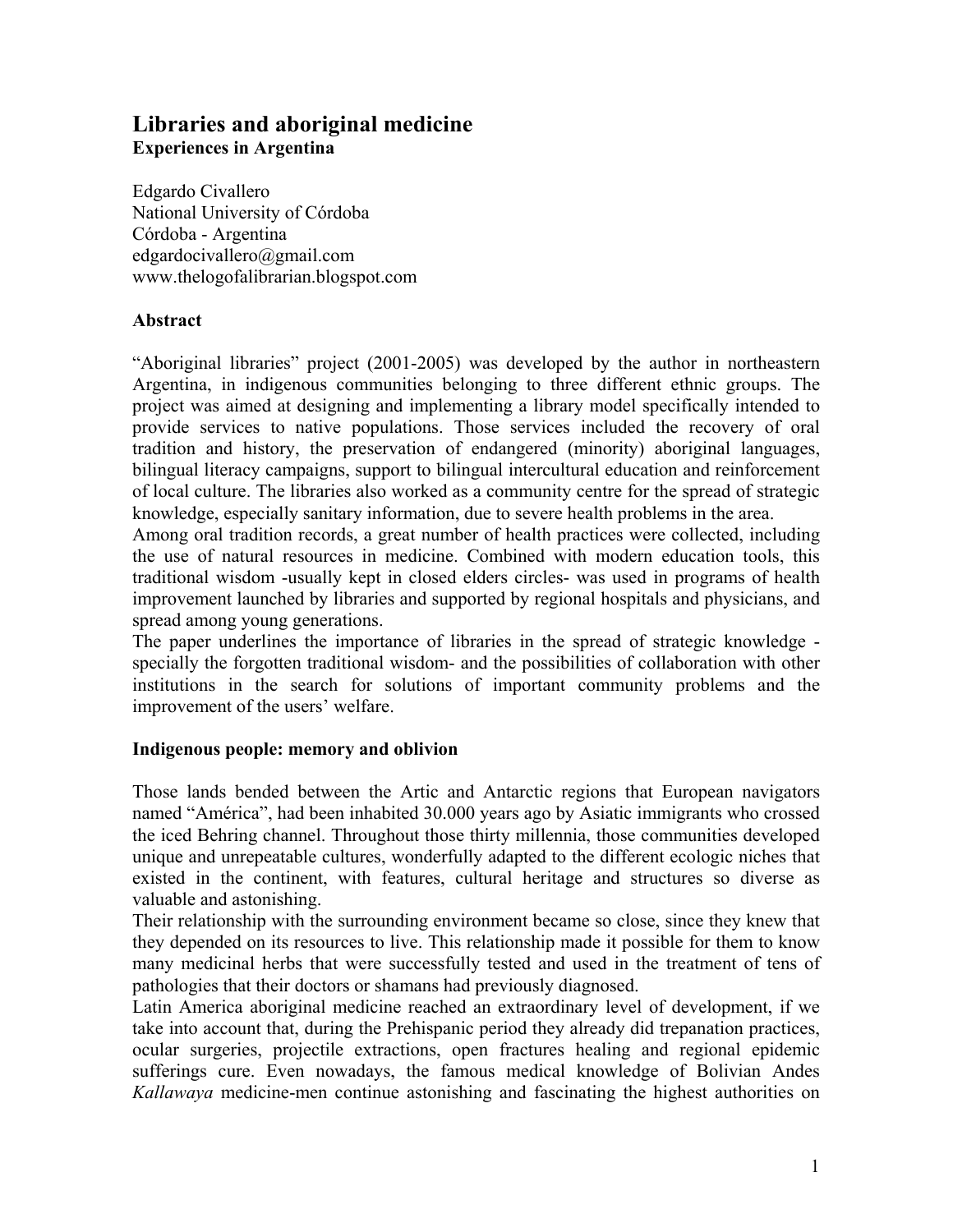this subject: they quickly identify what was wrong and they rapidly and effectively put into practice the treatments, always based on natural herbs and a very deeply knowledge of the human psychology.

It was in this part of the world where European (military) forces arrived in the XV century. The result of this impact / encounter between both cultures and between two worlds -the Old and the New- did not favour local communities. They suffered a very dramatic demographic fall and they were forced to submit to colonial regimens that committed slavery, usurpation, genocide and discrimination. Stripped of almost everything they had, their culture, their memories, their lands and their customs, and forced to agree with a social structure that they unknew and that always placed them at the bottom, these Latin America original peoples survived five centuries thanks to their will and the strong desire of being alive and preserve their identity.

Many groups were not able to perpetuate its lineage and at the present they are only silence, oblivion, and maybe a short quote in a History book. Indigenous societies that overcame those obstacles, pressures, battles and exclusion, today still continue inhabiting a continent covered with wonders and problems on an equal basis. They continue being forever unknown, forever forgotten, forever neglected, never loved and always left out.

The majority of social, economic, sanitary and cultural problems of the region strongly influence their populations and they face malnutrition, illiteracy, violence, identity and culture loss, lack of education and professional training, ignorance of resources management, extreme poverty, unemployment or slavish employment, addictions, lack of family planning, diseases… Their languages, in the old days in a large and rich quantity, are vanishing in the lips of the elders at the present, since they do not want to teach them to their sons due to the shame of being humiliated and discriminated because of them. Their songs and rhythms hardly sound in a few ceremonies or, what is even worst, in some tourist events where they lose all their true value… Their societies have been subjugated; their economic, manufacturing and production systems have been destroyed…

Even though they are considered as social minorities, these populations constitute demographical majorities in many countries of the region. They form the ethnic basis of the Continent: an important part of the Latin America population is mixed, though this part does not like to be labelled "aboriginal"…

The majority of the problems suffered by actual original peoples are motivated by social, economic and political attitudes inherited from Colonial times. However, some critical situations of these communities (health, prevention, addiction, transmissible diseases, nutrition, and family planning) might be solved, little by little, if proper educational and (in)formational systems were provided according to their features and needs. This solution is supported by the most elemental human, social, linguistic and ethical rights declarations, but very little has been done in Latin America concerning this issue. Bilingual and intercultural educational systems are still under construction; many languages can be considered endangered or are already disappeared without being recognized at all; many times, the help that they are provided results in wrong charity; the laws that should guarantee their rights are broken with a sense of total impunity… so, indigenous people are still kept at the bottom of the social pyramid, where they have always been.

### **"Aboriginal Libraries" Project**

Acknowledging the social role of the library and the principal part it can play in literacy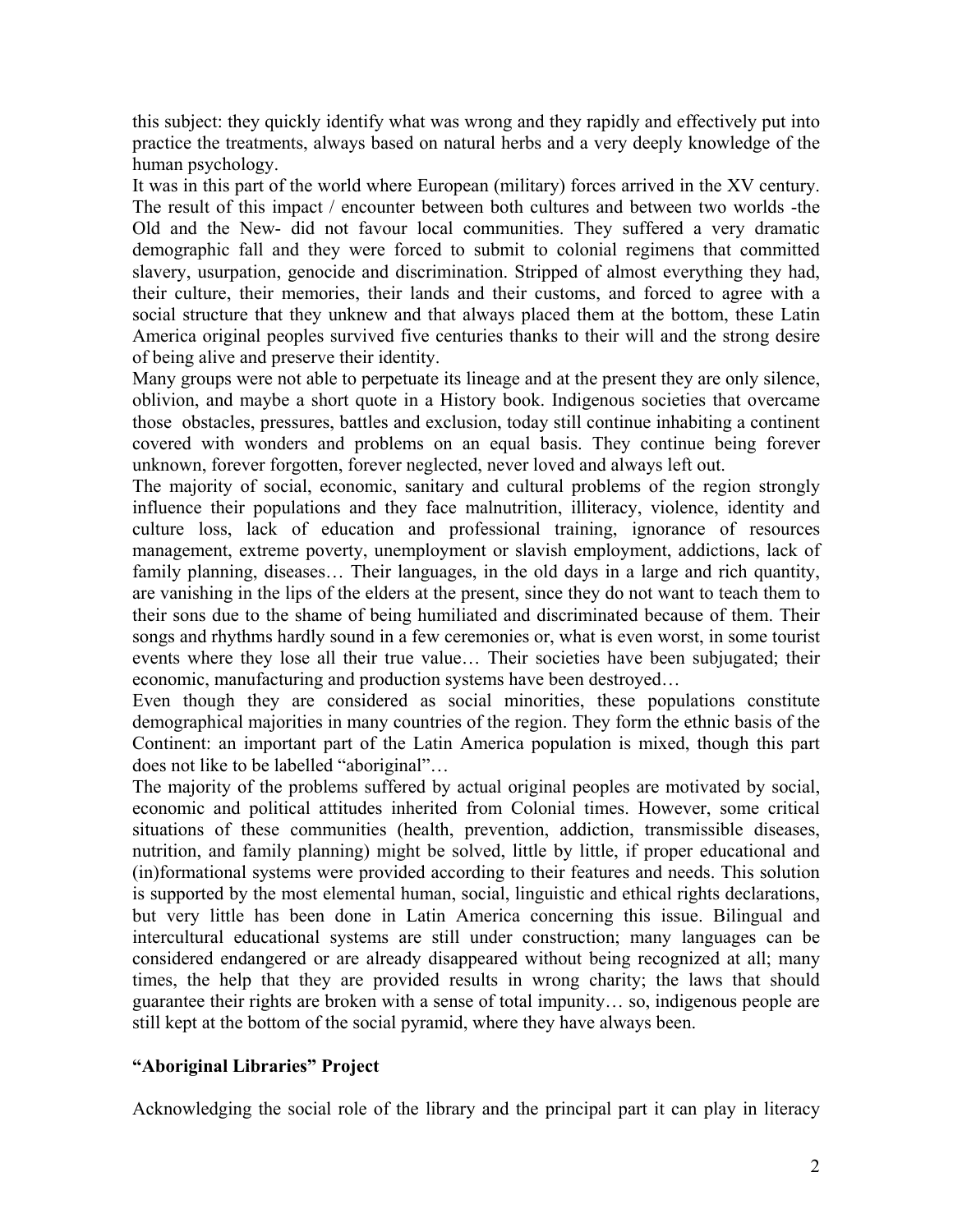(bilingual) campaigns, giving support to the native identity; giving information about rights, health and sustainable development of strategic resources; promoting professional and economic training and basic education, the author designed in 2002 a theoretical library model, specifically intended for giving answer to the situations faced by native communities. This model was carried out from a grass-root perspective, through an actionresearch methodology, in NE Argentinean native communities belonging to peoples of the *guaykurú* linguistic group: *Qom* communities in the Chaco, Formosa and Salta provinces; *Moqoit* communities in the Chaco and Santa Fe provinces and *Pit´laxá* communities in the Formosa province.

The implementation and the experimentation with different services in the locations mentioned above took place during the period 2002 - 2006, and expects to be continued from now on.

"Aboriginal Libraries" emphasized the need of not applying pre-definite library models in communities with special and specific characteristics, and different and punctual needs. From a *grass-root* perspective, it is necessary to identify those mentioned needs being pointed out by final users. It is also necessary to evaluate, closely connected with the community, which should be the strategies to follow in order to find a convenient and valid solution. According to this, the project also considered of great importance to do an initial evaluation of resources and social communitarian features, including the identification of information channels, transmission means (oral and written), socialization and traditional education methods, etc. Thus, educational and information needs were also evaluated taking into account the intended direct recipients' expectations. This was possible by using qualitative methodologies of data collection, such as life stories, thick description and participating observation. Once those elements were identified, a library prototype was elaborated and it was put into practice and corrected as many times as it was necessary until it was proved to be valid for the community.

The services implemented in different locations and times during the project, included the collection and spread of oral history and tradition, the support to oral transmission and the recovery of endangered native languages, bilingual literacy campaigns, reading-writing promotion in the family, spaces liberalization for communitarian cultural expression, health and palliative care information, professional training, rights education and resources management and sustainable development. The services were focused on those civil groups at risk, such as women and scholar children and on particular issues pointed out as important by the community (health, reading, language, rights, and employment). Local schools (most of them bilingual) work was supported and other professionals were also linked with the work of the library. The space occupied by the library was turned into a sort of "peoples´ house", a travelling cultural communitarian centre where there were not many books but where many recorded oral materials could be found, many documents and graphics were prepared and where the most what made of scarce resources thanks to a great deal of imagination and the collaboration of the whole community.

The author's bibliography quoted at the end of this paper, includes some extracts (in Spanish) where more data about the project "Aboriginal Libraries" are specified.

The project successfully managed to create a library model that would be applied to indigenous communities and also extended to other fields of influence. It was demonstrated that the library, as a memory manager and an intermediary between the community and its knowledge, can, through specific and well planned policies and services, succeed in changing something in the addressees of their services. The designed model was slowly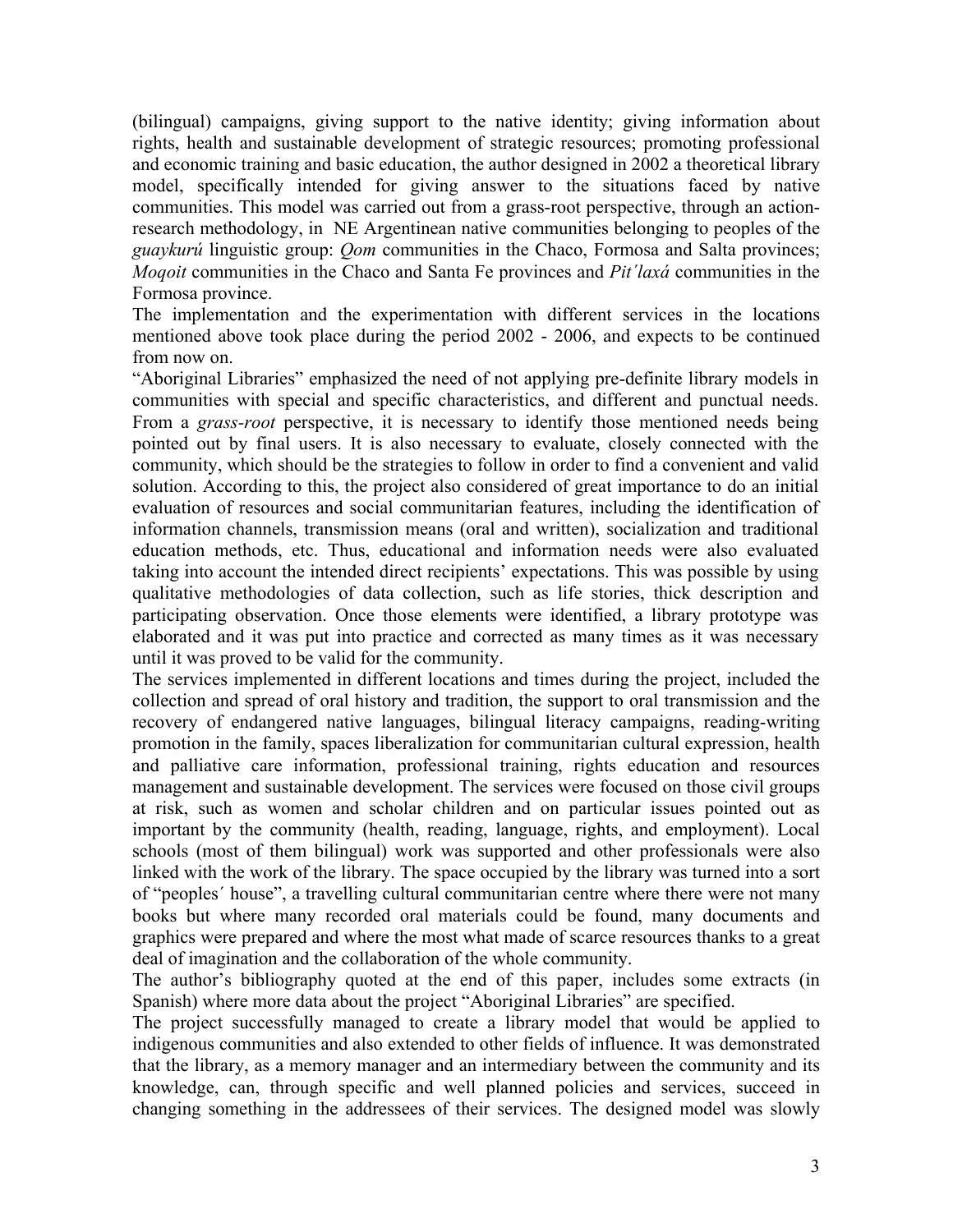introduced into the native social structure, and it was adapted to its users' needs in a flexible way, becoming another part of its cultural life, so many times forgotten.

## **Library and aboriginal medicine**

Within the ensemble of services implemented from these small indigenous units, stood out the sanitary information spread, which was thought from the very beginning as a good system in order to facilitate basic knowledge about health care and prevention among the families of the region, especially among mothers, to improve their children care. For developing this service, graphic materials were designed and several professionals (a doctor, a nurse, a sanitary assistant, etc.) was invited to explain a specific subject to the members of the community. An interpreter who belonged to the aboriginal group translated the contents into the indigenous language when they did not manage very well with the national language.

From the very first encounters it was detected that the codes used by the professionals and the librarians were completely different from the ones maintained in the community. What for the former was a disease with certain characteristics, a particular cause and a particular treatment, for the later was an evil with a legend behind, a story, a closely relation with their spiritual condition as well as with their actions, and with a cure that consisted of homemade remedies elaborated with natural products. This knowledge was being also detected, almost at the same time, during the activities of oral tradition collection, carried out by the same library. In fact, the native peoples' intangible heritage includes an enormous quantity of valuable information related to health, diseases and natural resources that can be used as remedies. Although many of these data have, from the western point of view, a magical-religious touch or even psychological, and the majority are expressed in the context of legends and tales, they do not stop being useful or lose its value as sanitary tools within the community.

Due to the impossibility of connecting both worlds and both discourses (the traditional and communitarian one, and the sanitary western one) without any specific work in advance, and not trying at all to impose ideas concerning health that in the long term would be put aside in favour of traditional methods, it was proposed to collect, from the same librarian service, as many medical traditions of the region as possible, and, starting from this knowledge, manage to include in their heritage any valuable and strategic information from the western medicine.

Due to most of real important knowledge about sanitary treatments is in the hands of their medicine-men (*pioxonaq*) -who never reveal their arts and much less to the "white man"- a great deal of the desired cultural heritage could not be collected. Nevertheless, a complete and detailed list of natural substances used in the communitarian tradition as a remedy against any disease, both of the body and of the spirit, was elaborated, also including narrations, stories and tales that explained the origin of the disease and its link with the spiritual universe. It is necessary to understand that the different categories used by the native cultures considerably differ from the ones put into practice and understood by European-like groups, and accordingly, sometimes it is impossible to maintain a constructive dialogue on the same subject if previously there is not a clear agreement about the phenomenon being discussed.

Aboriginal medicine in the Chaco region -where this project was carried out- includes the use of animal substances (bones, feathers, viscera, excrement, beaks, hairs, legs, tails,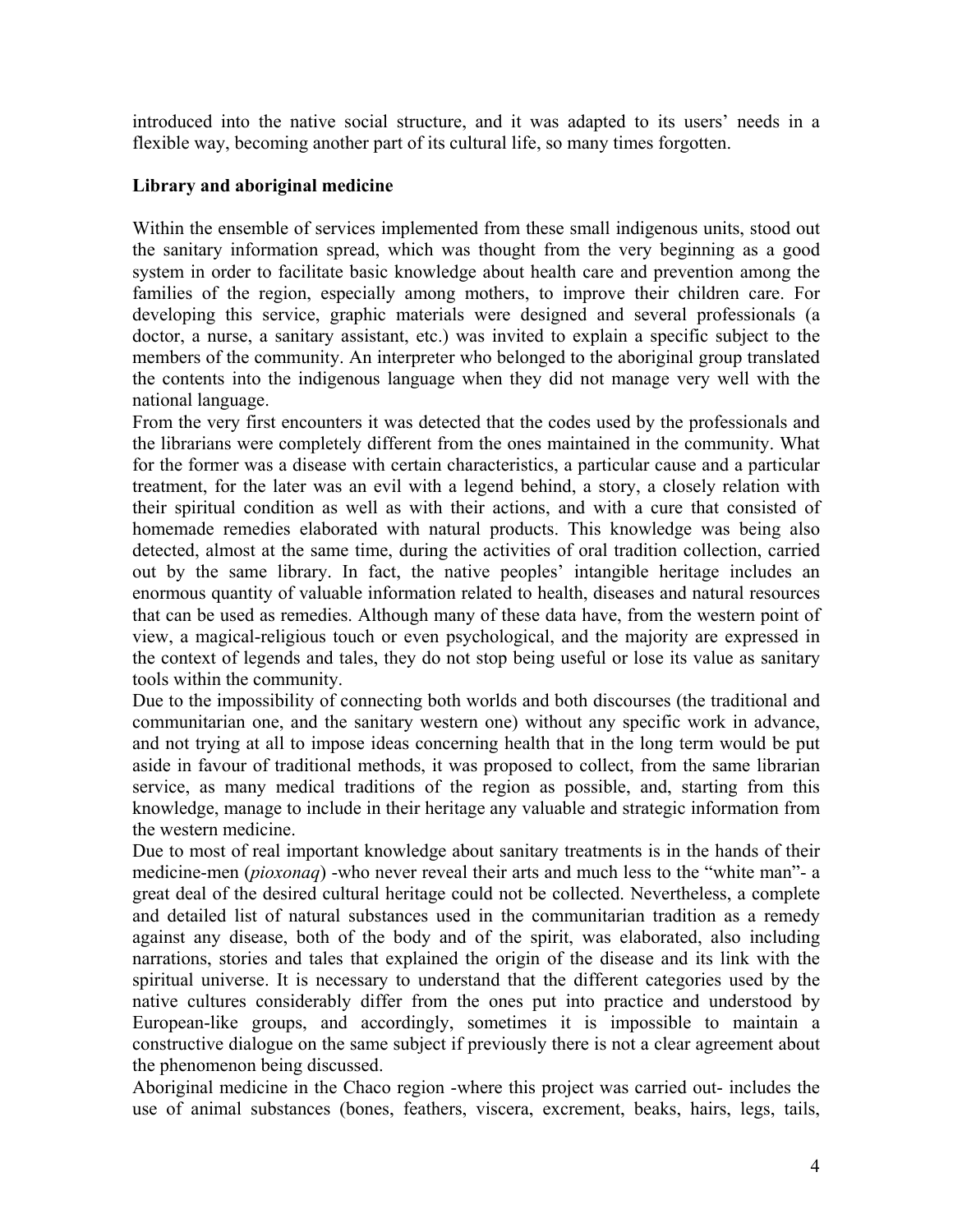snouts...), minerals (especially different grounds) and vegetable (flowers, fruits, barks, leaves, roots, stems and seeds). All of them are used in a wide range of preparations and, in general, they include a ritual or a series of acts in addition, such as prayers, orations, symbols and many others. Also, in this undivided estate a sum of premonitions are considered -a bird flight, the howl of an animal- to be a fatal flaw in the community health. Some examples of *guaykurú* medicine will clearly illustrate these aspects. The "carpincho" flesh soup (capibara) is avoided because it is said to cause baldness and skin problems. The same problems can happen to a hunter if he sees an anteater and does not kill it. If he does so, its dry tongue tied around the head, will be a good treatment against headaches and migraine. Many groups avoid eating big cats meat (jaguar, puma, and ocelot) since they turn people into irritable individuals (with all the health problems associated to this condition). Wounds are healed with the ashes of the shell of the armadillo. Throat affections in children, perfectly could have been caused by they touching a scolopendra (centipede, millipede…). Anyway, they can be easily healed with melt fat from certain big rodents applied to the affected region or by using the honey made by "land wasps". Toothache can be fought heating the tail bone of a ray and placing it in the cheek of the affected side (the same element is, in addition, an excellent talisman for love). Mouth ulcers and children conjunctivitis are healed with "piror´onáq" bee honey. Children facing problems when speaking used to eat roasted crickets in a stick and they became very telling and funny. When the bird known as "karáu" flights over a house and emits a hoarse cry, it jeans that any of its inhabitants is going to catch "nakonáq tagueshik"disease, considered a "spell" which symptoms include nonsense talking, insanity, and diverse organic discomfort. Ravens supply the sort of fat that when it is melted can heal rheumatism. "Chilicote" and "urutaú" birds sing are signals of disease, and also the flight of the black eagle and many other dark birds. The flight and the sing of a harpy over a house at night, indicates that its inhabitant became ill with "naiél", an estate that will bring him/her to death. Children chickenpox and smallpox is treated with "ñandú" (American ostrich) melted fat; with its feathers earache is healed, and with its dried crop in the form of an infusion stomach-ache can be treated. Sties and face spots can spring when eating eggs of some species of ducks. Tucan's beak, in an infusion, is used as a contra conceptive and "milhombres" herb roots is successfully used for healing certain snakes bites.

Though they may seem to be legendary traditions based on superstitions without any link to reality, and though they may not have a scientific explanation… these recipes work. The author has checked its efficacy in his own body, and has also proved the great ability of medicine-men "*pioxonaq*" to diagnose and cure many diseases. With the community elders' help, a database which elements were analyzed together with western health professionals. It was intended to include, in this thick information framework elaborated throughout centuries of experiences and cultural constructions, some elements from current medical practice. Finally, it was possible to elaborate and preserve in written form a series of recommendations related to sanitary prevention (especially the ones concerning the most common diseases of the region: diarrhoea, fevers, malnutrition, mosquitoes, maternal behaviour and so on) by using the proper terminology and concepts provided by the native group. In this manner new information could be added to the traditional matrix and at the same time, it was possible to revitalize the communitarian information heritage and a valuable oral heritage was collected.

The library was in charge of managing that information taking into account the community rights concerning its knowledge and its use and spreading desires. Registers were left open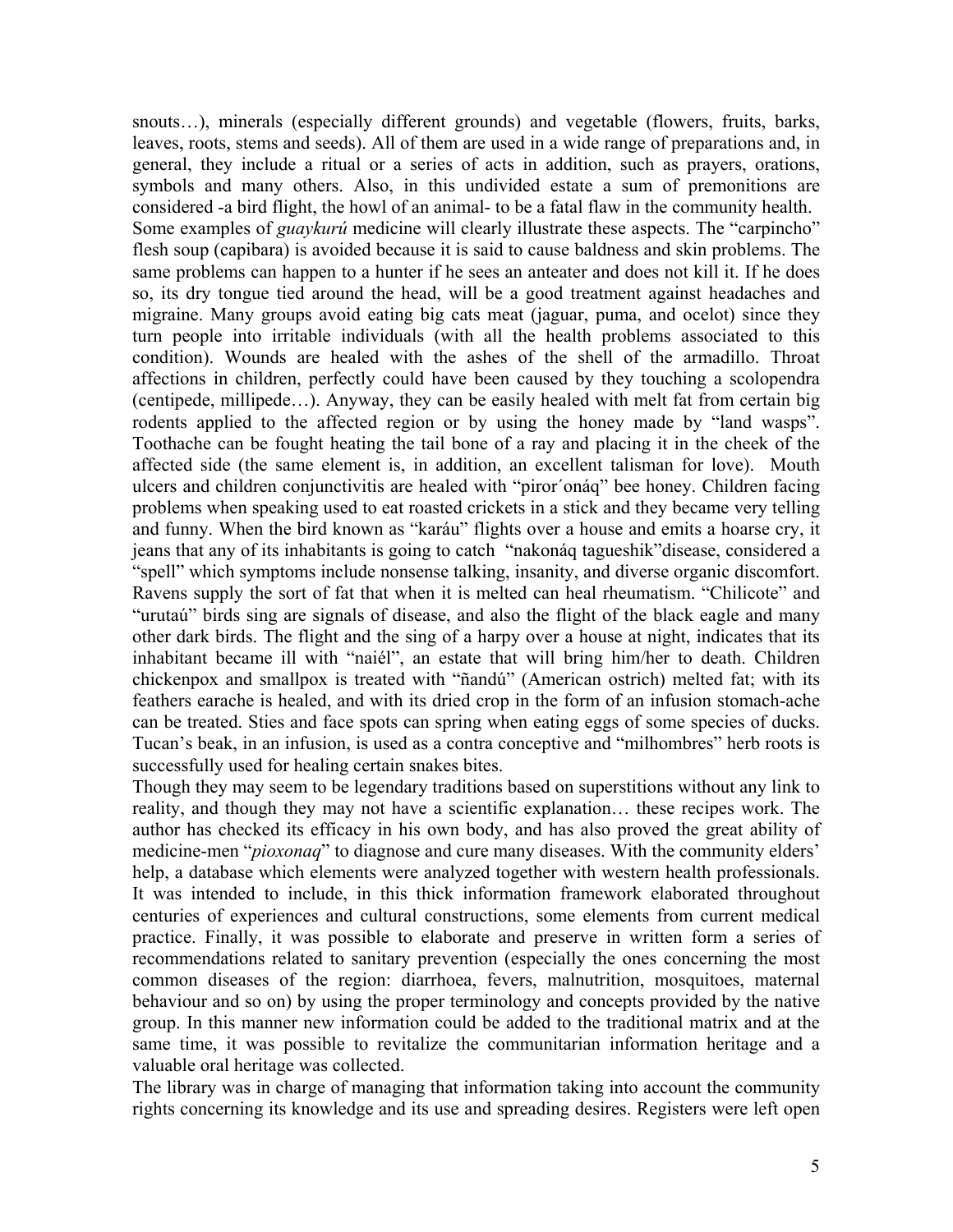to new medical communitarian heritage additions and every piece of valuable information was at any local health professionals' disposal for them to be able to better understand their patients and achieve a closer intercultural approach to them.

### **Conclusions: library, health and tradition**

One of the basic Human rights is the one concerning health, which is the basis of right to life. Mothers' and children health -maybe the more vulnerable ones to diseases- should be the one more carefully protected, especially within those groups facing the worst life conditions. In many lands of Latin America (and the rest of the world), health problems maintain a critical position and are mainly caused by a major lack of information about basic sanitary practices such as hygiene, feeding or diseases transmission control. Due to these facts, children mortality is still in shameful and painful levels and many plagues (Chagas, Dengue, and Lymphatic Filariasis diseases) continue being endemic in particular regions due to their eradication impossibility, causing a high number of deaths year after year.

The library can rescue, organize and spread valuable and forgotten cultural heritage, orally transmitted in endangered native languages, making in this case a valuable cultural task of "memory management". It can create contexts within which that knowledge can be apprehended by the young generations who are losing -due to cultural pressure- the links with their people wisdom. In those contexts, a library can bring together the native community and professional people determined to offer needed information for the local welfare.

The library can educate its community, or collaborate with its school in the mentioned task. It can inform, form, look for and provide with tools for the solution of many problems even though it does not have them among its collection of services. Libraries -especially the small communitarian units- are not only a mere centre of information and of knowledge storage. They are much more than a futile and motionless collection of books and leaflets. They are cultural engines and lungs, intellectual activity centres, knowledge doors and new paths makers.

The librarian's job should not be reduced to a simple passive practice of waiting for users: the information professional should assume an active and committed attitude. Should also be aware of their users' most urgent needs, become separated from the bookshelves, pull down his/her library walls and bring knowledge to the streets, to the houses, to the hands of its intended users. Hence, he/she should adapt its services to its users' characteristics (oral, bilingual...), showing due respect to their usual means of education without giving up offering alternatives ways, though. In this way, the recovery of a traditional culture does not mean the ignorance of a modern reality that goes on invading each corner of the planet with its giant steps.

By fitting out working places where a society can be recognized and recognize its surrounding world, remember its valuable knowledge and related it to the valuable one of other societies, the library will be promoting the establishment of a plural society, the endangered minorities surviving, the spread of strategic information (a common good to which everybody should have access in an open and free way) and the generation of healthy paths towards a future world.